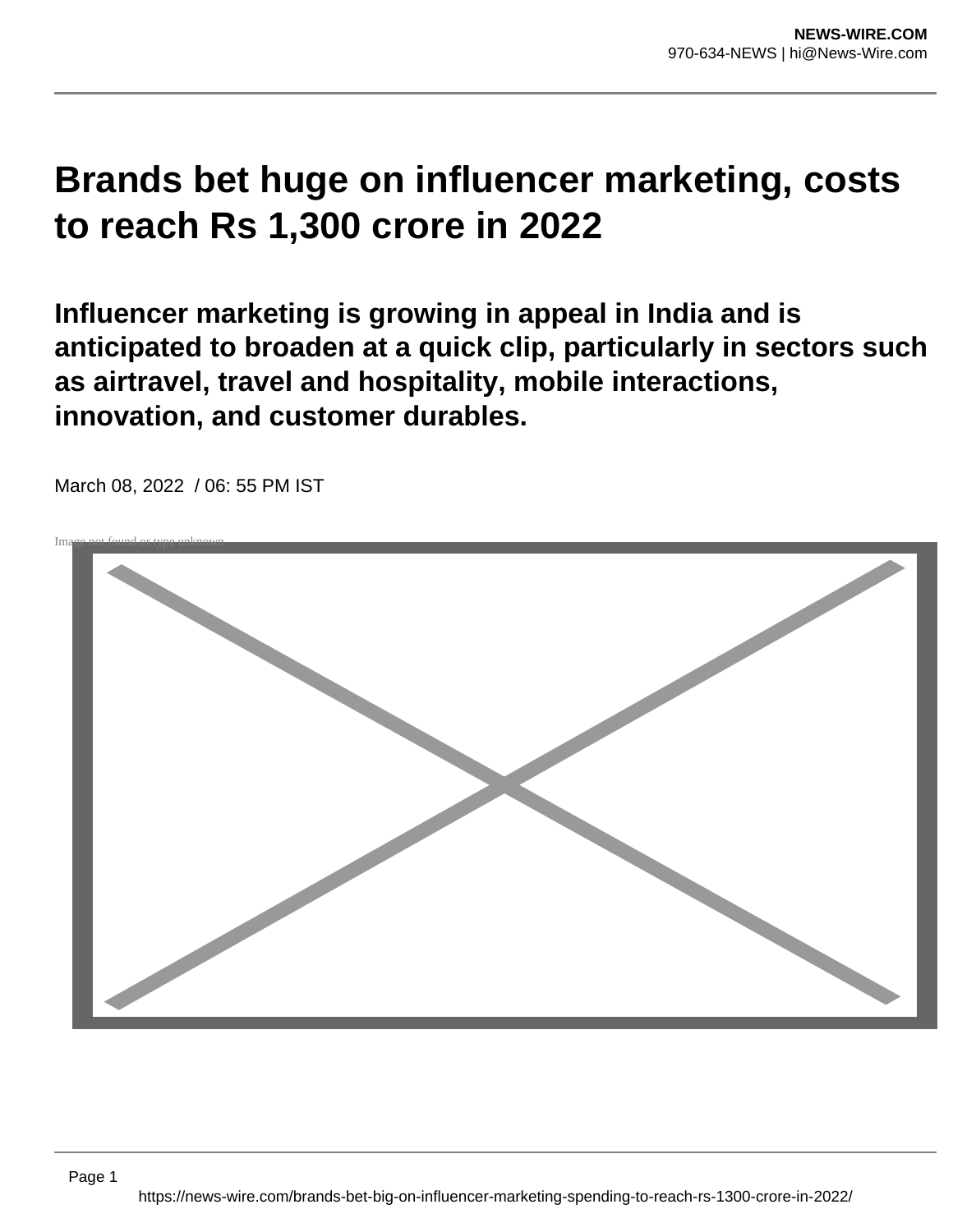One of Netflix's most popular series, Squid Game, quickly got appeal in India when influencers developed a entire variety of material around the South Korean survival drama.

Influencers consistingof style blogwriter and material developer Dolly Singh and YouTuber Mythpat came together to play a variation of Squid Game hosted by Netflix India, recording the creativity of audiences.

Like Netflix, brandnames from lotsof classifications are banking on influencers to reach their target audiences, broadening the reach of influencer marketing this year.

The influencer marketing market grew 40 percent in 2021; it is approximated to keep up its development in 2022, increasing income from Rs 900 crore to Rs 1,200-1,300 crore.

A current report by Group M India, a media financialinvestment business, stated digital will emerge as the biggest medium in 2022 and in that one secret section, influencer marketing will see considerable development in the coming years. The report anticipates influencer marketing to double by 2025 to Rs 2,200 crore.

Sahil Chopra, CEO of digital marketing firm iCubesWire, stated social media influencers haveactually grown so much in appeal that lotsof of them are now being thoughtabout for addition by Indian brandnames in mainstream marketing projects.

"This development is anticipated to continue, particularly in sectors such as airtravel, travel, hospitality, mobile, innovation, and customer durables," he included.

## **Rapid development**

Influencer marketing business like OpraahFx, Socio Spy Media, AnyTag and ClanConnect are anticipating the number of brandnames in their customers to grow substantially this year.

"Number of brandnames for influencer marketing service increased by practically 5X last year versus2020 We crossed the income produced in the entire of 2020 in the veryfirst quarter of2021 This year we are anticipating a comparable development," Pranav Panpalia, creator of OpraahFx, informed Moneycontrol.

"With direct-to-consumer (DTC) and crypto brandnames getting released more regularly than ever, the choice for influencer marketing will just boost. If federalgovernment policies for crypto are structured this year, the number can even touch 10X," he stated.